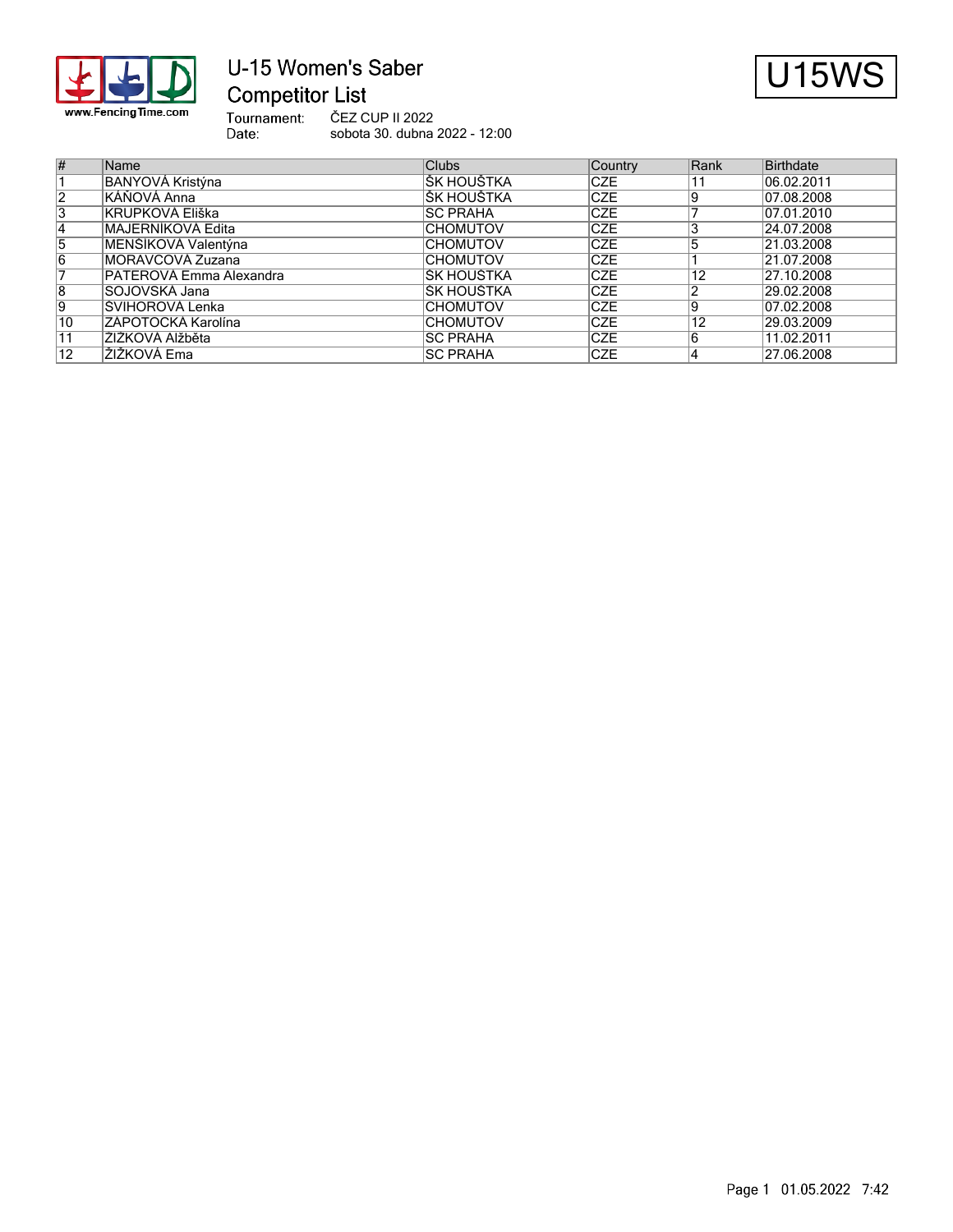| <b>ČEZ CUP II 2022</b>                                                                 |                                                                   |  |  |  |  |  |  |  |  |  |  |
|----------------------------------------------------------------------------------------|-------------------------------------------------------------------|--|--|--|--|--|--|--|--|--|--|
| <b>SC Praha</b>                                                                        |                                                                   |  |  |  |  |  |  |  |  |  |  |
| sobota 30. dubna 2022                                                                  |                                                                   |  |  |  |  |  |  |  |  |  |  |
| U-15 Women's Saber                                                                     |                                                                   |  |  |  |  |  |  |  |  |  |  |
|                                                                                        | Total # of competitors: 12 Total # of pools: 2                    |  |  |  |  |  |  |  |  |  |  |
| Round 1                                                                                | 2 pools of 6<br>All competitors (100%) promoted to the next round |  |  |  |  |  |  |  |  |  |  |
| Round 2<br>Incomplete DE table of 16 fenced through the finals, no fence-off for third |                                                                   |  |  |  |  |  |  |  |  |  |  |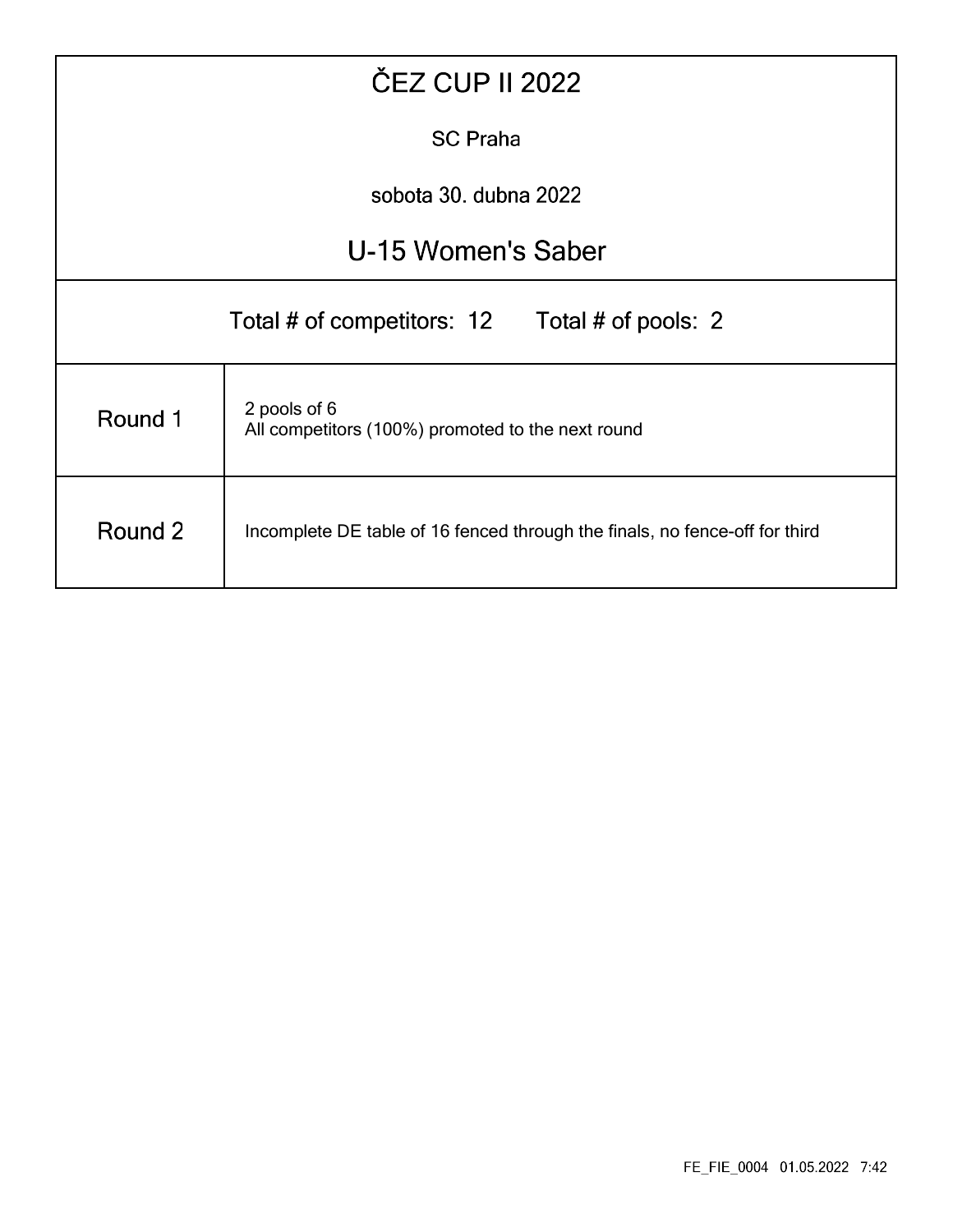

## U-15 Women's Saber Seeding for Round #1 - Pool



Tournament: ČEZ CUP II 2022 Date: sobota 30. dubna 2022 - 12:00 FIE Document: FE\_FIE\_0001.2

| Seed            | Name                    | Club             | <b>Country</b> | Rank | Notes |
|-----------------|-------------------------|------------------|----------------|------|-------|
|                 | MORAVCOVÁ Zuzana        | <b>CHOMUTOV</b>  | <b>CZE</b>     |      |       |
| $\overline{2}$  | SOJOVSKÁ Jana           | ŠK HOUŠTKA       | <b>CZE</b>     |      |       |
| 3               | MAJERNÍKOVÁ Edita       | <b>CHOMUTOV</b>  | <b>CZE</b>     |      |       |
| 14              | ŽIŽKOVÁ Ema             | <b>ISC PRAHA</b> | <b>CZE</b>     |      |       |
| 5               | MENŠÍKOVÁ Valentýna     | <b>CHOMUTOV</b>  | <b>CZE</b>     |      |       |
| $\overline{6}$  | IŽIŽKOVÁ Alžběta        | <b>ISC PRAHA</b> | <b>CZE</b>     |      |       |
|                 | KRUPKOVÁ Eliška         | <b>ISC PRAHA</b> | <b>CZE</b>     |      |       |
| $\overline{8}$  | ŠVIHOROVÁ Lenka         | <b>CHOMUTOV</b>  | <b>CZE</b>     |      |       |
| 9               | KÁŇOVÁ Anna             | ŠK HOUŠTKA       | <b>CZE</b>     |      |       |
| $\overline{10}$ | BANYOVÁ Kristýna        | ŠK HOUŠTKA       | <b>CZE</b>     |      |       |
| 11              | ZÁPOTOCKÁ Karolína      | <b>CHOMUTOV</b>  | <b>CZE</b>     | 12   |       |
| 12              | PATEROVÁ Emma Alexandra | ŠK HOUŠTKA       | <b>ICZE</b>    | 12   |       |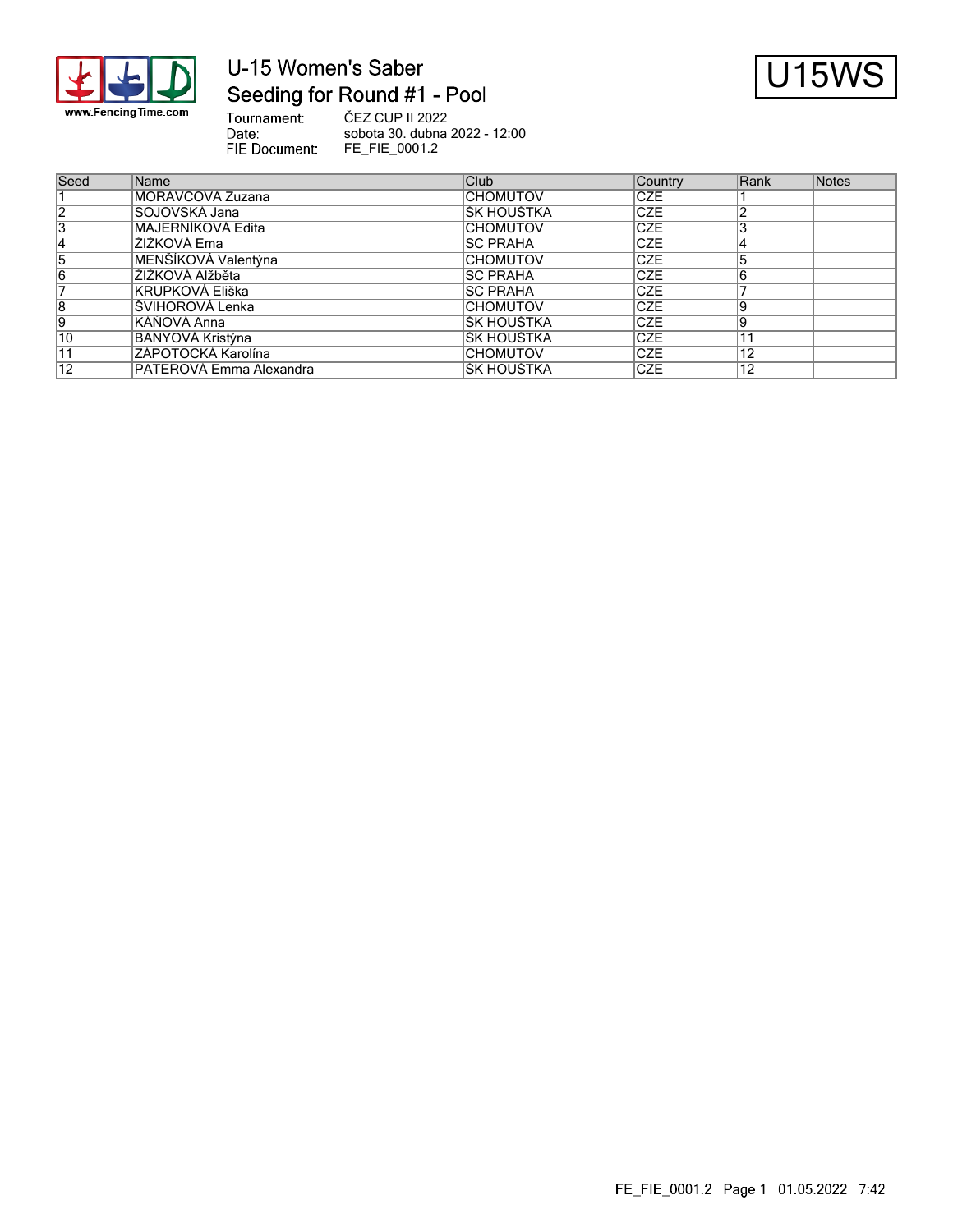

#### U-15 Women's Saber Round #1 Pool Results



Tournament: Date: FIE Document: ČEZ CUP II 2022 sobota 30. dubna 2022 - 12:00 FE\_FIE\_0007

|             |                         | Referee(s):                       |    |                |                |                |                |                |   |      |    |    |               |
|-------------|-------------------------|-----------------------------------|----|----------------|----------------|----------------|----------------|----------------|---|------|----|----|---------------|
|             | 12:00                   | DUŠEK Jindřich (ŠK HOUŠTKA / CZE) |    |                |                |                |                |                |   |      |    |    |               |
| Name        |                         | Affiliation                       | #  |                | 2              | 3              | 4              | 5              | v |      |    |    | V/M TS TR Ind |
|             | MENŠÍKOVÁ Valentýna     | CHOMUTOV / CZE                    | 1  |                | D <sub>0</sub> | D1             | V5             | V5             | 2 | 0,50 | 11 | 14 | $-3$          |
|             | ŠVIHOROVÁ Lenka         | CHOMUTOV / CZE                    | 2  | V5             |                | D <sub>0</sub> | D4             | D <sub>0</sub> |   | 0.25 | 9  | 15 | -6            |
|             | MORAVCOVÁ Zuzana        | CHOMUTOV / CZE                    | 3. | V5             | V5             |                | V <sub>5</sub> | D <sub>3</sub> | 3 | 0.75 | 18 | 8  | 10            |
|             | PATEROVÁ Emma Alexandra | ŠK HOUŠTKA / CZE 4                |    | D1             | V5             | D <sub>2</sub> |                | D <sub>3</sub> |   | 0.25 | 11 | 19 | -8            |
| ŽIŽKOVÁ Ema |                         | SC PRAHA / CZE                    | 5. | D <sub>3</sub> | V <sub>5</sub> | V <sub>5</sub> | V <sub>5</sub> |                | 3 | 0,75 | 18 | 11 |               |

| η               |                    | Referee(s):                   |                |                |                |                |                |                |                |                |      |    |     |        |
|-----------------|--------------------|-------------------------------|----------------|----------------|----------------|----------------|----------------|----------------|----------------|----------------|------|----|-----|--------|
|                 | 12:00              | LEBART Jakub (CHOMUTOV / CZE) |                |                |                |                |                |                |                |                |      |    |     |        |
| Name            |                    | <b>Affiliation</b>            | $\#$           |                | 2              | 3              | 4              | 5              | 6              | v              | V/M  | TS | TR. | Ind    |
|                 | BANYOVÁ Kristýna   | ŠK HOUŠTKA / CZE              | 1              |                | D1             | D <sub>2</sub> | D <sub>0</sub> | V5             | D1             |                | 0.20 | 9  | 24  | $-15$  |
| SOJOVSKÁ Jana   |                    | ŠK HOUŠTKA / CZE              | $\mathcal{P}$  | V5             |                | D <sub>2</sub> | V <sub>5</sub> | V2             | V5             | 4              | 0.80 | 19 | 6   | 13     |
|                 | KRUPKOVÁ Eliška    | SC PRAHA / CZE                | 3              | V5             | V5             |                | V <sub>5</sub> | V <sub>5</sub> | V <sub>5</sub> | 5              | 1,00 | 25 | 9   | 16     |
| ŽIŽKOVÁ Alžběta |                    | SC PRAHA / CZE                | $\overline{A}$ | V <sub>5</sub> | D <sub>0</sub> | D <sub>0</sub> |                | V <sub>5</sub> | D1             | $\overline{2}$ | 0.40 | 11 | 19  | -8     |
|                 | ZÁPOTOCKÁ Karolína | CHOMUTOV / CZE                | 5              | D4             | D <sub>0</sub> | D <sub>2</sub> | D4             |                | D1             | $\mathbf 0$    | 0.00 | 11 | 22  | $ -11$ |
|                 | MAJERNÍKOVÁ Edita  | CHOMUTOV / CZE                | 6              | V5             | D <sub>0</sub> | D <sub>3</sub> | V <sub>5</sub> | V5             |                | 3              | 0,60 | 18 | 13  | 5      |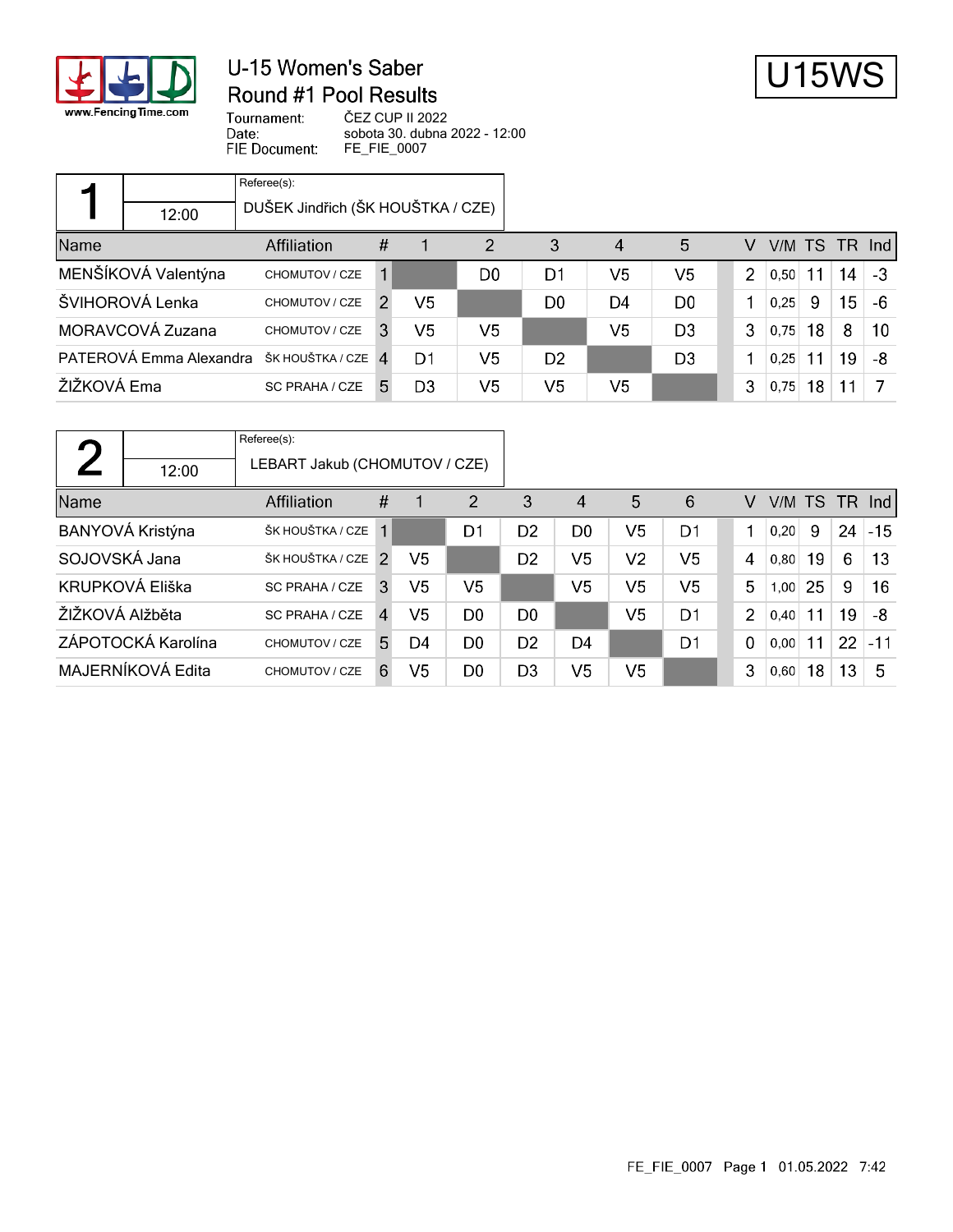

## U-15 Women's Saber Seeding for Round #2 - Pool



Tournament: ČEZ CUP II 2022 Date: sobota 30. dubna 2022 - 12:00 FIE Document: FE\_FIE\_0008

| Seed           | Name                     | Club             | Country    | V              | V/M            | <b>TS</b>       | <b>TR</b> | llnd   | Notes           |
|----------------|--------------------------|------------------|------------|----------------|----------------|-----------------|-----------|--------|-----------------|
|                | KRUPKOVÁ Eliška          | <b>SC PRAHA</b>  | <b>CZE</b> | 5              | 0.00           | 25              | 19        | $+16$  | Advanced        |
| 12             | SOJOVSKÁ Jana            | ŠK HOUŠTKA       | <b>CZE</b> | 14             | 0.80           | 19              |           | l+13   | Advanced        |
| 3              | MORAVCOVÁ Zuzana         | <b>CHOMUTOV</b>  | <b>CZE</b> | 3              | 0.75           | 18              |           | $+10$  | Advanced        |
| 14             | ŽIŽKOVÁ Ema              | <b>ISC PRAHA</b> | <b>CZE</b> | 3              | 0.75           | 18              |           | l+7    | Advanced        |
| 5              | <b>MAJERNÍKOVÁ Edita</b> | <b>CHOMUTOV</b>  | <b>CZE</b> | 3              | 0,60           | 18              | 13        | $+5$   | <b>Advanced</b> |
| $\overline{6}$ | MENŠÍKOVÁ Valentýna      | <b>CHOMUTOV</b>  | <b>CZE</b> |                | 0,50           | $1\overline{1}$ | 14        | -3     | Advanced        |
|                | <b>ŽIŽKOVÁ Alžběta</b>   | <b>ISC PRAHA</b> | <b>CZE</b> | $\overline{2}$ | $ 0,40\rangle$ | 11              | 19        | -8     | <b>Advanced</b> |
| 8              | ŠVIHOROVÁ Lenka          | <b>CHOMUTOV</b>  | <b>CZE</b> |                | 0.25           | 9               | 15        | -6     | Advanced        |
| Ι9             | PATEROVÁ Emma Alexandra  | IŠK HOUŠTKA      | <b>CZE</b> |                | 0.25           |                 | 19        | -8     | Advanced        |
| 10             | BANYOVÁ Kristýna         | IŠK HOUŠTKA      | <b>CZE</b> |                | 0,20           | 9               | 24        | $ -15$ | Advanced        |
| 11             | ZÁPOTOCKÁ Karolína       | <b>CHOMUTOV</b>  | <b>CZE</b> | 10             | 0.00           |                 | 22        | $ -11$ | Advanced        |
| <b>DNF</b>     | KÁŇOVÁ Anna              | IŠK HOUŠTKA      | <b>CZE</b> |                |                |                 |           |        | Withdrew        |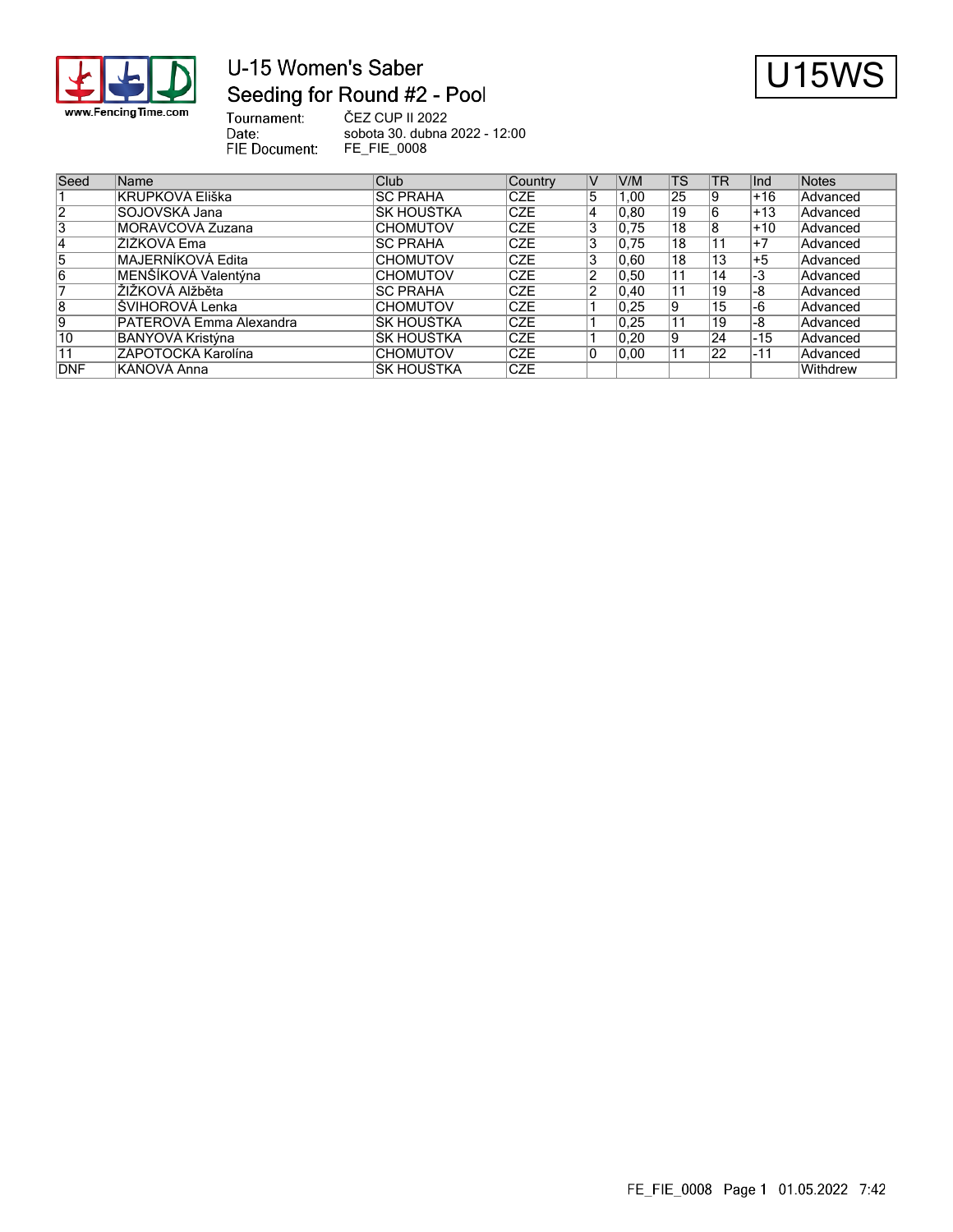

#### U-15 Women's Saber Round #2 Pool Results



Tournament: Date: FIE Document: ČEZ CUP II 2022 sobota 30. dubna 2022 - 12:00 FE\_FIE\_0007

|                         | Referee(s):<br>DUŠEK Jindřich (ŠK HOUŠTKA / CZE) |              |                |                |                |                |                |                |                |      |                 |     |            |
|-------------------------|--------------------------------------------------|--------------|----------------|----------------|----------------|----------------|----------------|----------------|----------------|------|-----------------|-----|------------|
| Name                    | <b>Affiliation</b>                               | #            |                | $\overline{2}$ | 3              | $\overline{4}$ | 5              | 6              | V              | V/M  | <b>TS</b>       | TR. | <b>Ind</b> |
| ZÁPOTOCKÁ Karolína      | CHOMUTOV / CZE                                   | 1            |                | D0             | D <sub>2</sub> | D <sub>3</sub> | D <sub>2</sub> | V5             |                | 0.20 | 12 <sup>2</sup> | 23  | $-11$      |
| MAJERNÍKOVÁ Edita       | CHOMUTOV / CZE                                   | 2            | V <sub>5</sub> |                | V <sub>5</sub> | D4             | V5             | V5             | 4              | 0.80 | 24              | 9   | 15         |
| ŠVIHOROVÁ Lenka         | CHOMUTOV / CZE                                   | 3            | V <sub>5</sub> | D <sub>2</sub> |                | D <sub>3</sub> | D <sub>2</sub> | V <sub>5</sub> | $\mathcal{P}$  | 0.40 | 17              | 21  | -4         |
| KRUPKOVÁ Eliška         | SC PRAHA / CZE                                   | $\mathbf{A}$ | V5             | V5             | V5             |                | D4             | V5             | 4              | 0.80 | 24              | 18  | -6         |
| ŽIŽKOVÁ Ema             | SC PRAHA / CZE                                   | 5.           | V <sub>5</sub> | D <sub>2</sub> | V5             | V5             |                | V <sub>5</sub> | $\overline{4}$ | 0.80 | 22              | 14  | -8         |
| PATEROVÁ Emma Alexandra | ŠK HOUŠTKA / CZE                                 | 6            | D3             | D0             | D4             | D <sub>3</sub> | D1             |                | $\Omega$       | 0.00 | 11              | 25  | $-14$      |

|                     | Referee(s):        | JEŘÁBEK Matěj (CHOMUTOV / CZE) |                |                |                |                |                |                |      |    |        |       |
|---------------------|--------------------|--------------------------------|----------------|----------------|----------------|----------------|----------------|----------------|------|----|--------|-------|
| Name                | <b>Affiliation</b> | #                              |                | 2              | 3              | 4              | 5              | v              | V/M  |    | TS TR  | nd    |
| MENŠÍKOVÁ Valentýna | CHOMUTOV / CZE     |                                |                | D <sub>0</sub> | D1             | V5             | D4             |                | 0.25 | 10 | 16     | -6    |
| MORAVCOVÁ Zuzana    | CHOMUTOV / CZE     | 2                              | V5             |                | D <sub>3</sub> | V <sub>5</sub> | V <sub>5</sub> | 3              | 0.75 | 18 | 9      | -9    |
| SOJOVSKÁ Jana       | ŠK HOUŠTKA / CZE   | 3                              | V5             | V5             |                | V <sub>5</sub> | V <sub>5</sub> | 4              | 1,00 | 20 | 5      | 15    |
| BANYOVÁ Kristýna    | ŠK HOUŠTKA / CZE   | $\overline{4}$                 | D1             | D <sub>1</sub> | D <sub>0</sub> |                | D <sub>1</sub> | $\Omega$       | 0.00 | 3  | 20     | $-17$ |
| ŽIŽKOVÁ Alžběta     | SC PRAHA / CZE     | 5.                             | V <sub>5</sub> | D <sub>3</sub> | D1             | V5             |                | $\overline{2}$ | 0,50 | 14 | $15\,$ | -1    |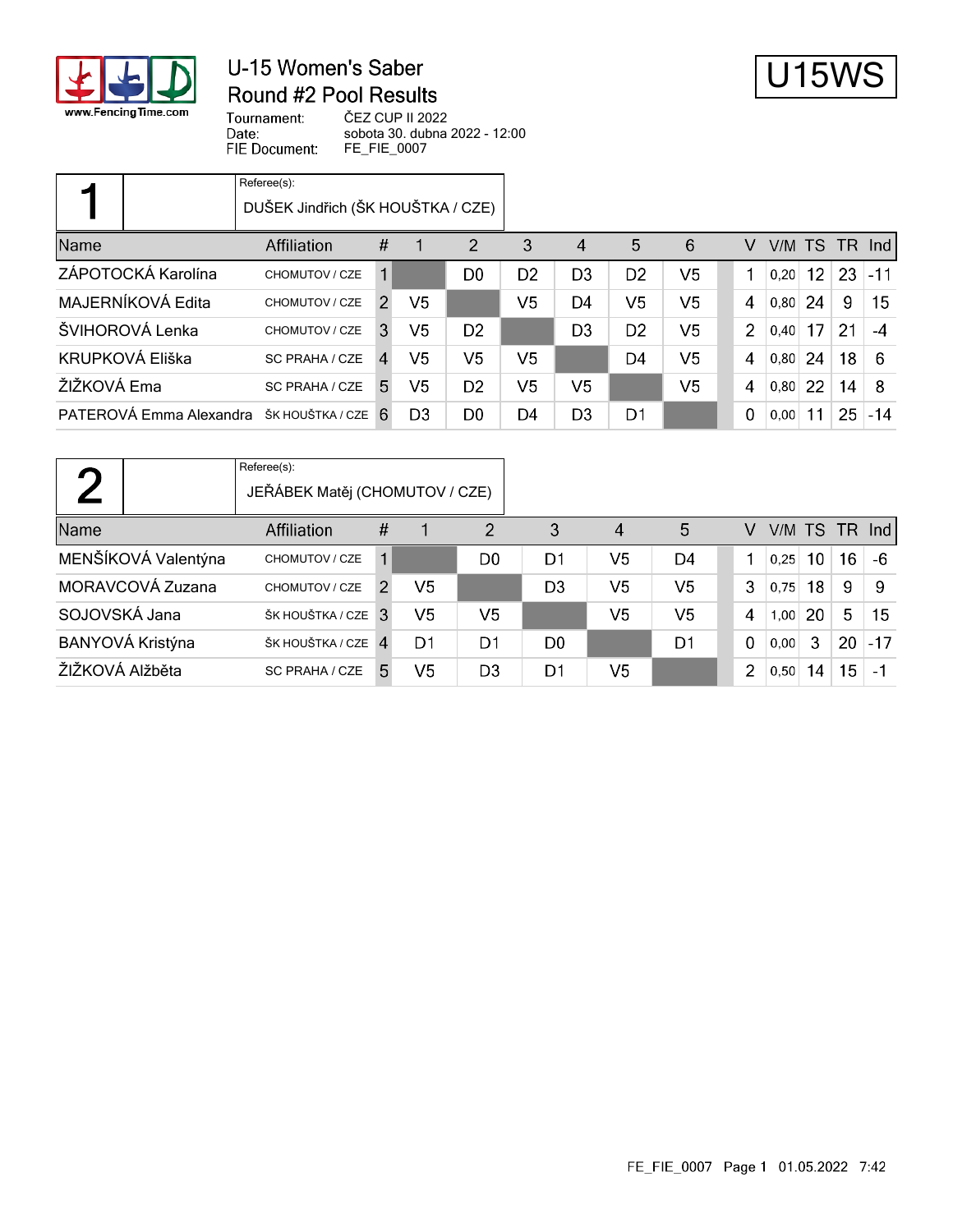

# U-15 Women's Saber Seeding for Round #3 - DE (All Places Fenced)



Tournament: ČEZ CUP II 2022 Date: sobota 30. dubna 2022 - 12:00 FIE Document: FE\_FIE\_0008

| Seed           | <b>Name</b>              | Club.            | Country    | IV | V/M            | <b>TS</b>       | TR              | lInd  | Notes    |
|----------------|--------------------------|------------------|------------|----|----------------|-----------------|-----------------|-------|----------|
|                | KRUPKOVÁ Eliška          | <b>ISC PRAHA</b> | <b>CZE</b> | 9  | 0.90           | 49              | 27              | $+22$ | Advanced |
| $\overline{2}$ | SOJOVSKÁ Jana            | ŠK HOUŠTKA       | <b>CZE</b> | 8  | 0.89           | 39              |                 | ∣+28  | Advanced |
| 3              | ŽIŽKOVÁ Ema              | <b>ISC PRAHA</b> | <b>CZE</b> |    | 0.78           | 40              | 25              | $+15$ | Advanced |
| 14             | MORAVCOVÁ Zuzana         | <b>CHOMUTOV</b>  | <b>CZE</b> | 16 | 0.75           | 36              |                 | $+19$ | Advanced |
| 5              | <b>MAJERNÍKOVÁ Edita</b> | <b>CHOMUTOV</b>  | <b>CZE</b> |    | 0.70           | 42              | 22              | +20   | Advanced |
| 6              | ÍŽIŽKOVÁ Alžběta         | <b>ISC PRAHA</b> | <b>CZE</b> | 4  | 0.44           | $2\overline{5}$ | 34              | I-9   | Advanced |
|                | MENŠÍKOVÁ Valentýna      | <b>CHOMUTOV</b>  | <b>CZE</b> | 3  | 0.38           | 21              | 30              | l-9   | Advanced |
| 8              | ŠVIHOROVÁ Lenka          | <b>CHOMUTOV</b>  | <b>CZE</b> | 3  | 0.33           | $\overline{26}$ | $\overline{36}$ | $-10$ | Advanced |
| Ι9             | PATEROVÁ Emma Alexandra  | IŠK HOUŠTKA      | <b>CZE</b> |    | 0.11           | $\overline{22}$ | 44              | $-22$ | Advanced |
| 10             | BANYOVÁ Kristýna         | IŠK HOUŠTKA      | <b>CZE</b> |    | 0.11           | $\overline{12}$ | 44              | -32   | Advanced |
| 11             | ZÁPOTOCKÁ Karolína       | <b>CHOMUTOV</b>  | <b>CZE</b> |    | $ 0.10\rangle$ | 23              | 45              | $-22$ | Advanced |
| DNF            | KÁŇOVÁ Anna              | IŠK HOUŠTKA      | <b>CZE</b> |    |                |                 |                 |       | Withdrew |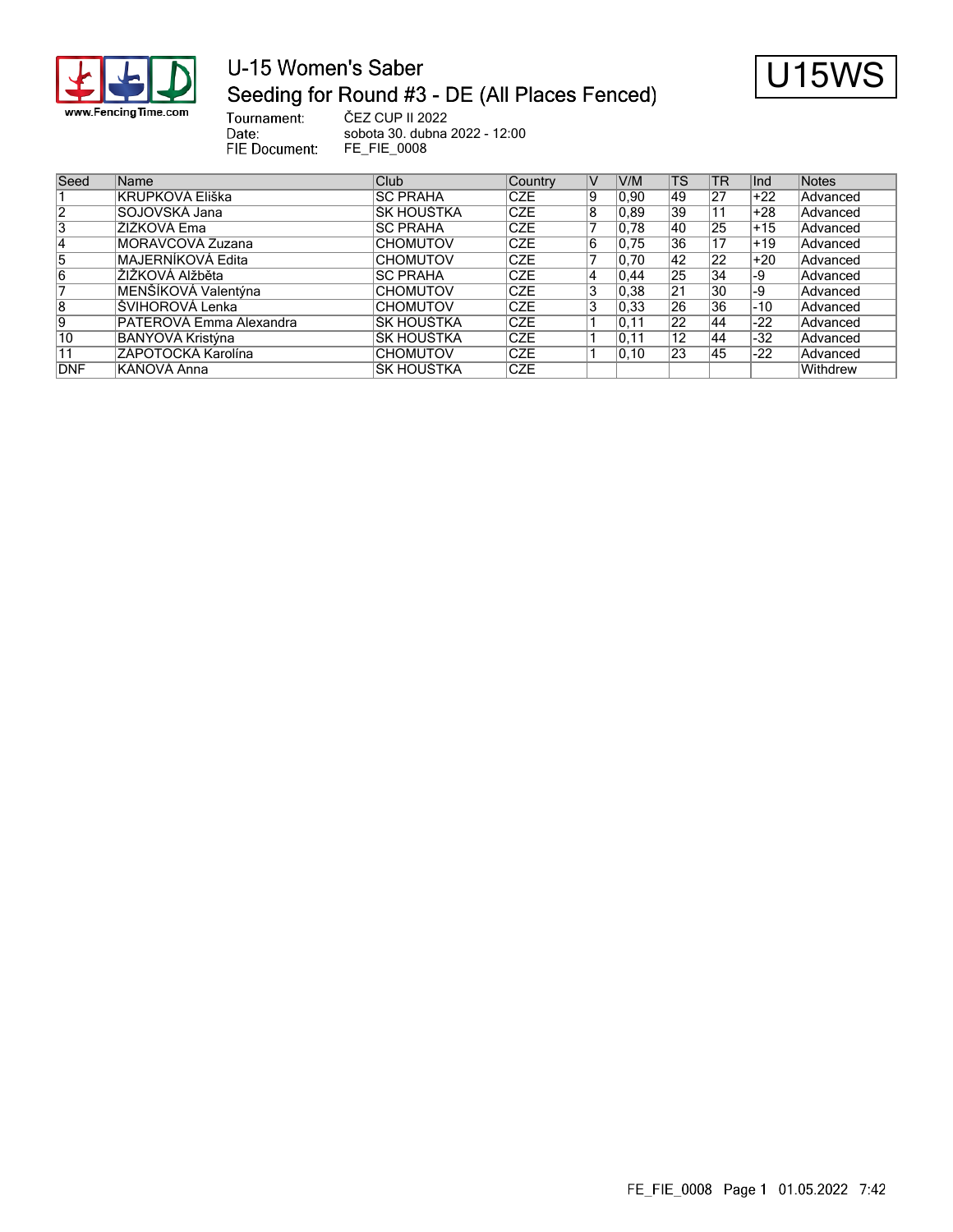

Table of 4 (Pl. 5-8) Table of 2 (Pl. 5-6) (8) ŠVIHOROVÁ Lenka CHOMUTOV / CZE (5) MAJERNÍKOVÁ Edita 1  $15 - 5$ (5) MAJERNÍKOVÁ Edita Ref: LEBART Jakub (CZE) |<br>|<u>(5) MAJERNÍKOVÁ Edita</u><br>|15 - 6 CHOMUTOV / CZE 1 (6) ZÁPOTOCKÁ Karolína Ref: LEBART Jakub (CZE) (6) MENŠÍKOVÁ Valentýna<br>|15 - 5 CHOMUTOV / CZE  $\mathfrak{2}$ (7) MENŠÍKOVÁ Valentýna Ref: JEŘÁBEK Matěj (CZE) CHOMUTOV / CZE

Table of 2 (Pl. 7-8)

(8) ŠVIHOROVÁ Lenka

CHOMUTOV / CZE (7) ŠVIHOROVÁ Lenka 1 (7) ZÁPOTOCKÁ Karolína 15 - 8 Ref: LEBART Jakub (CZE) CHOMUTOV / CZE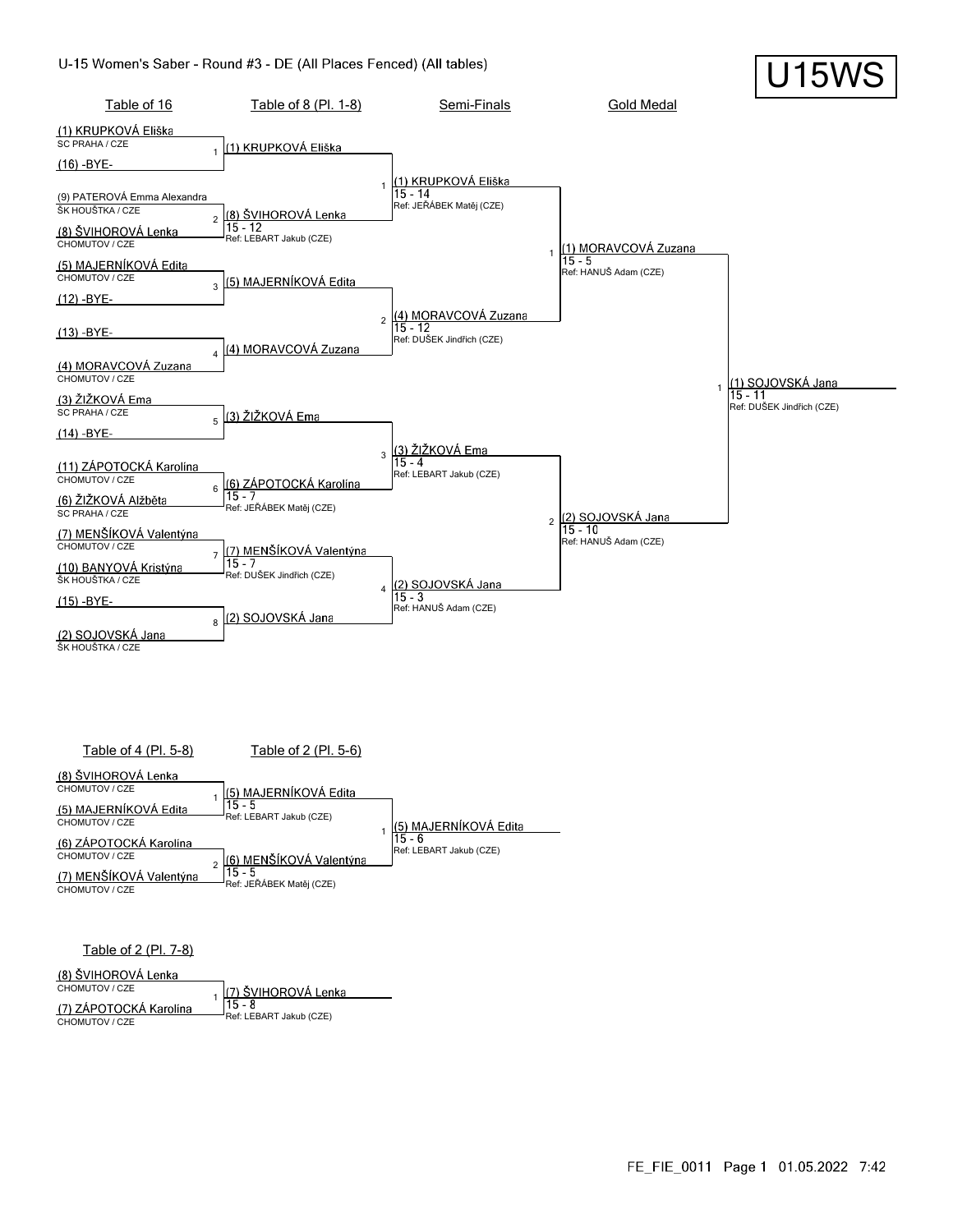

 $(12) - BYE -$ 1 (11) BANYOVÁ Kristýna **(11) BANYOVÁ Kristýna**<br>ŠK HOUŠTKA / CZE

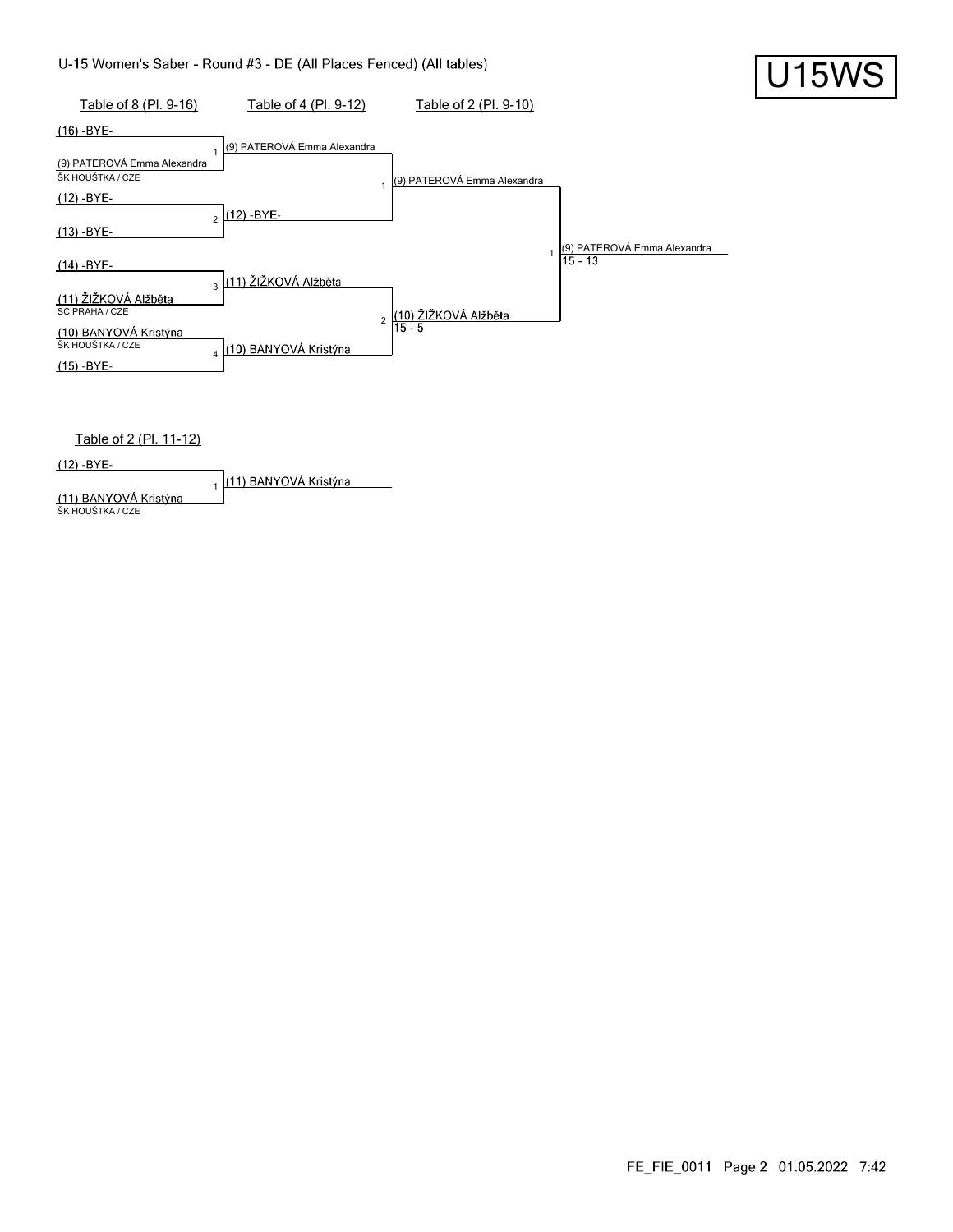

## U-15 Women's Saber **Final Ranking**



Tournament:<br>Date: ČEZ CUP II 2022 sobota 30. dubna 2022 - 12:00 FIE Document: FE\_FIE\_0012

| Place          | Name                    | <b>Clubs</b>     | Country     | Birthdate  |
|----------------|-------------------------|------------------|-------------|------------|
|                | SOJOVSKÁ Jana           | ŠK HOUŠTKA       | ICZE        | 29.02.2008 |
| $\overline{2}$ | MORAVCOVÁ Zuzana        | <b>CHOMUTOV</b>  | <b>CZE</b>  | 21.07.2008 |
| 3T             | KRUPKOVÁ Eliška         | <b>ISC PRAHA</b> | <b>ICZE</b> | 07.01.2010 |
| 3T             | ŽIŽKOVÁ Ema             | <b>ISC PRAHA</b> | <b>ICZE</b> | 27.06.2008 |
| $\overline{5}$ | IMAJERNÍKOVÁ Edita      | <b>CHOMUTOV</b>  | <b>ICZE</b> | 24.07.2008 |
| 6              | MENŠÍKOVÁ Valentýna     | <b>CHOMUTOV</b>  | <b>ICZE</b> | 21.03.2008 |
|                | <b>SVIHOROVÁ Lenka</b>  | <b>CHOMUTOV</b>  | <b>CZE</b>  | 07.02.2008 |
| $\overline{8}$ | ZÁPOTOCKÁ Karolína      | <b>CHOMUTOV</b>  | <b>CZE</b>  | 29.03.2009 |
| 9              | PATEROVÁ Emma Alexandra | ŠK HOUŠTKA       | <b>ICZE</b> | 27.10.2008 |
| 10             | ŽIŽKOVÁ Alžběta         | <b>ISC PRAHA</b> | <b>ICZE</b> | 11.02.2011 |
| 11             | BANYOVÁ Kristýna        | ŠK HOUŠTKA       | <b>ICZE</b> | 06.02.2011 |
| DNF            | KÁŇOVÁ Anna             | IŠK HOUŠTKA      | <b>ICZE</b> | 07.08.2008 |